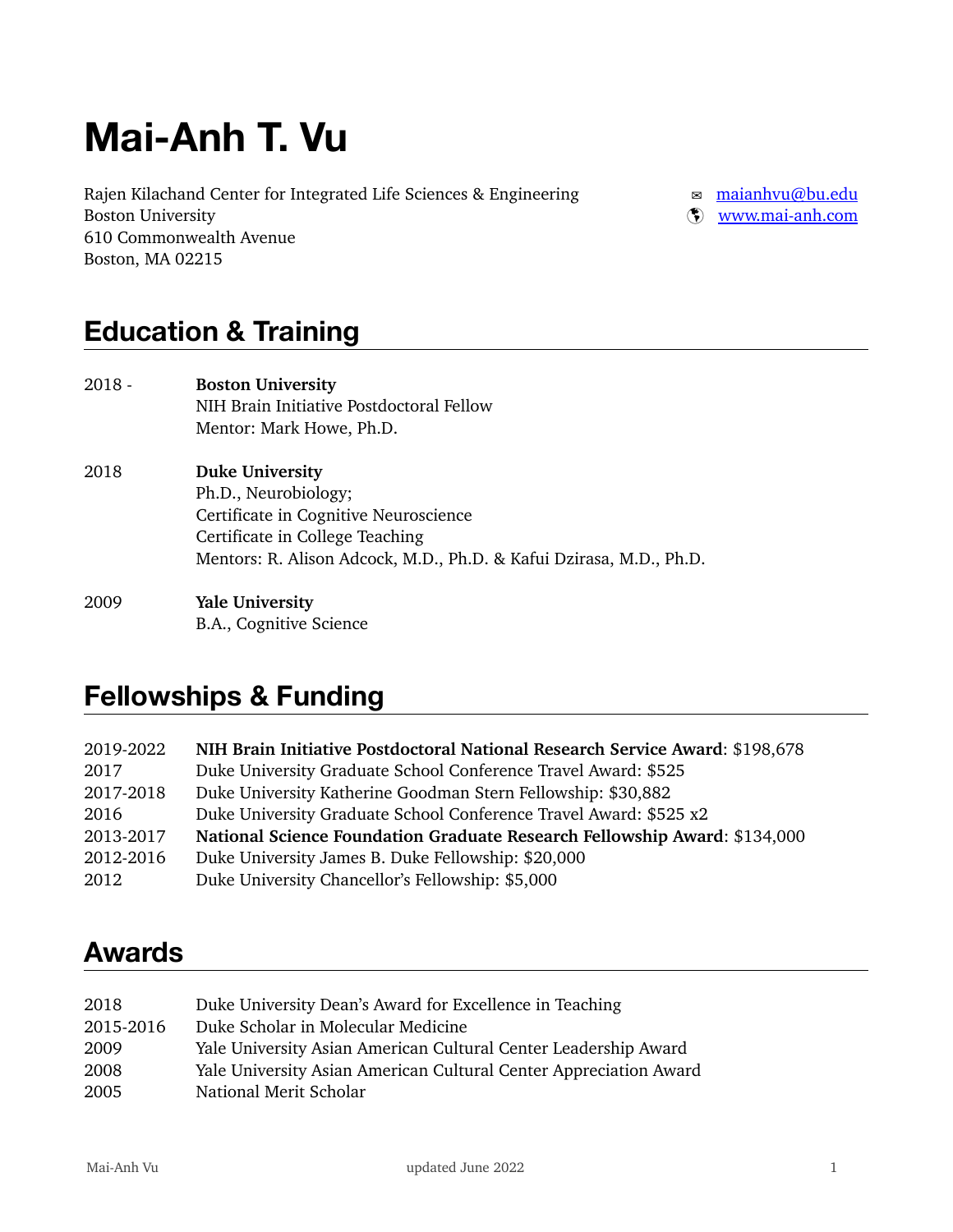### **Research Appointments**

| 2018-present Howe Lab | <b>Boston University</b><br>PI: Mark Howe, Ph.D.<br>NIH Postdoctoral Fellow                                                                                                          |
|-----------------------|--------------------------------------------------------------------------------------------------------------------------------------------------------------------------------------|
| 2012-2018             | <b>Motivated Memory Lab</b><br>Duke University<br>PI: R. Alison Adcock, M.D., Ph.D.<br>Graduate Student                                                                              |
| 2013-2018             | Laboratory for Psychiatry Neuroengineering<br>Duke University<br>PI: Kafui Dzirasa, M.D., Ph.D.<br>Graduate Student                                                                  |
| 2013-2017             | <b>Heller Lab</b><br>Duke University<br>PI: Katherine Heller, Ph.D.<br>Collaborating Graduate Student, Graduate Rotation Student                                                     |
| 2009-2012             | <b>Psychiatry Neuroimaging Laboratory</b><br>Harvard Medical School, Brigham & Women's Hospital<br>Director: Martha E. Shenton, Ph.D.<br>Head Research Assistant, Research Assistant |
| 2006-2008             | <b>Arnsten Lab</b><br>Yale University<br>PI: Amy F. T. Arnsten, Ph.D.<br>Undergraduate Research Assistant                                                                            |
| 2007                  | <b>Schacter Memory Lab</b><br>Harvard University<br>PI: Daniel L. Schacter, Ph.D.<br>Mentor: Donna Rose Addis, Ph.D.<br>Undergraduate Research Assistant                             |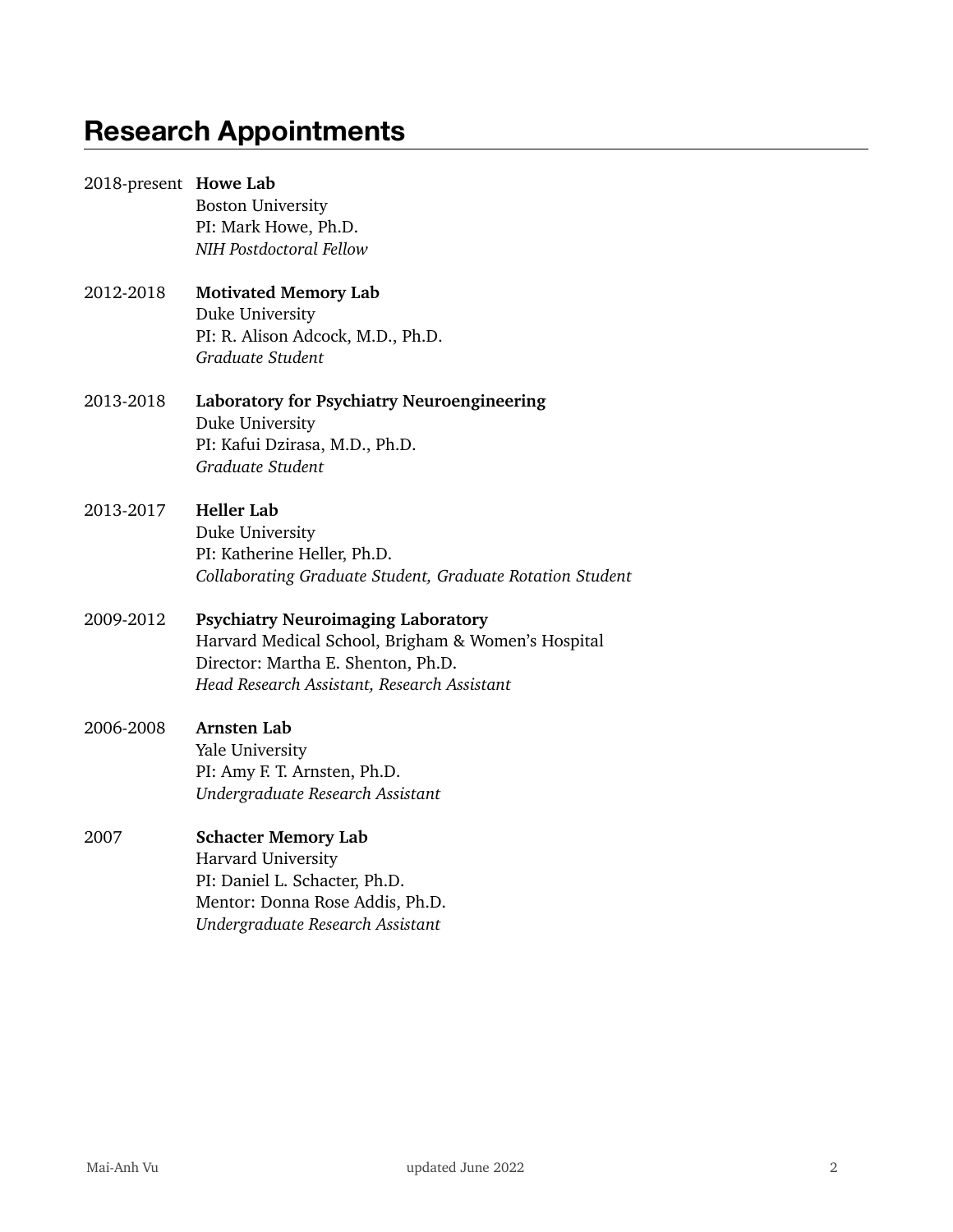### **Peer-Reviewed Publications**

Chiew KS, Hashemi J, Gans LK, Lerebours L, Clement NJ, **Vu MT**, Sapiro G, Heller NE, Adcock RA. (2018). Motivational valence alters memory formation without altering exploration of a real-life spatial environment. *PLoS One* 2018; 13(3): e0193506. [[open access article via PLoS One](http://journals.plos.org/plosone/article?id=10.1371/journal.pone.0193506)]

Hultman R\*, Ulrich K\*, Sachs BD, Blount C, Carlson DE, Ndubuizu N, Bagot RC, Parise EM, **Vu MT**, Gallagher NM, Wang J, Silva AJ, Deisseroth K, Mague SD, Caron MG, Nestler EJ, Carin L+, Dzirasa K+. Brain-wide electrical spatiotemporal dynamics encode depression vulnerability. *Cell* 2018; 173(1):166-180.e14. [[PubMed](https://www.ncbi.nlm.nih.gov/pubmed/29502969)] \*denotes equally contributing authors; +denotes equally contributing authors

**Vu MT**, Adali T, Ba D, Buzsáki G, Carlson D, Heller K, Liston C, Rudin C, Sohal VS, Widge A, Mayberg H, Sapiro G, Dzirasa K. A Shared Vision for Machine Learning in Neuroscience. *The Journal of Neuroscience*  2018; 38(7):1601-1607. [\[PubMed\]](https://www.ncbi.nlm.nih.gov/pubmed/29374138).

Carlson D\*, David LK\*, Gallagher NM\*, **Vu MT**\*, Shirley M, Hultman R, Wang J, Burrus C, McClung CA, Kumar S, Carin L, Mague SD, Dzirasa K. Dynamically-timed stimulation of corticolimbic circuitry activates a stress-compensatory pathway. *Biological Psychiatry* 2017; 82(12):904-913. [\[open access](https://www.sciencedirect.com/science/article/pii/S0006322317316682?via=ihub)  [article via Elsevier\]](https://www.sciencedirect.com/science/article/pii/S0006322317316682?via=ihub). \*denotes equally contributing authors

Schaich Borg J\*, **Vu M**\*, Badea C, Badea A, Johnson GA, Dzirasa K. Localization of metal electrodes in the intact rat brain using registration of 3-D micro-computed tomography images to a magnetic resonance histology atlas. *eNeuro* 2015; 2(4). \*denotes equally contributing authors [\[open access](http://eneuro.org/content/2/4/ENEURO.0017-15.2015)  [article via](http://eneuro.org/content/2/4/ENEURO.0017-15.2015) *eNeuro*]

Kikinis K, Fitzimmons J, Dunn C, **Vu MA**, Makris N, Bouix S, Goldsteim JM, Mesholam-Gately RI, Petryshen T, Del Re EC, Wojcik J, Seidman LJ, Kubicki M. Anterior commissural white matter fiber abnormalities in first-episode psychosis: a tractography study. *Schizophrenia Bulletin* 2015; 162(1-3):29-34. [[open access article via](https://www.ncbi.nlm.nih.gov/pmc/articles/PMC4339098/) PubMed Central]

Hütlova J, Kikinis Z, Kerkovsky M, Bouix S, **Vu MA**, Makris N, Shenton M, Kasparek T. Abnormalities in Myelination of the Superior Cerebellar Peduncle in Patients with Schizophrenia and Deficits in Movement Sequencing. *The Cerebellum* 2014: 1-10. [[PubMed](https://www.ncbi.nlm.nih.gov/pubmed/24550129)]

**Vu MT**, Thermenos HW, Terry DP, Wolfe DJ, Voglmaier MM, Niznikiewicz MA, McCarley RW, Seidman LJ, Dickey CC. Functional differences during working memory in schizotypal personality disorder: fMRI activation and deactivation differences. *Schizophrenia Research* 2013; 151(1):113-123. [\[PubMed\]](https://www.ncbi.nlm.nih.gov/pubmed/24161536)

Addis DR, Giovanello KS, **Vu MT**, Schacter DL. Age-related changes in prefrontal and hippocampal contributions to relational encoding. *Neuroimage* 2014; 84:19-26. [[open access article via](https://www.ncbi.nlm.nih.gov/pmc/articles/PMC3849208/) PubMed [Central](https://www.ncbi.nlm.nih.gov/pmc/articles/PMC3849208/)]

Clemm von Hohenberg C, Pasternak O, Kubicki M, Ballinger T, **Vu M**, Swisher T, Green K, Giwerc K, Dahlben B, Goldstein JM, Woo TW, Petryshen TL, Mesholam-Gately RI, Woodberry KA, Thermenos HW,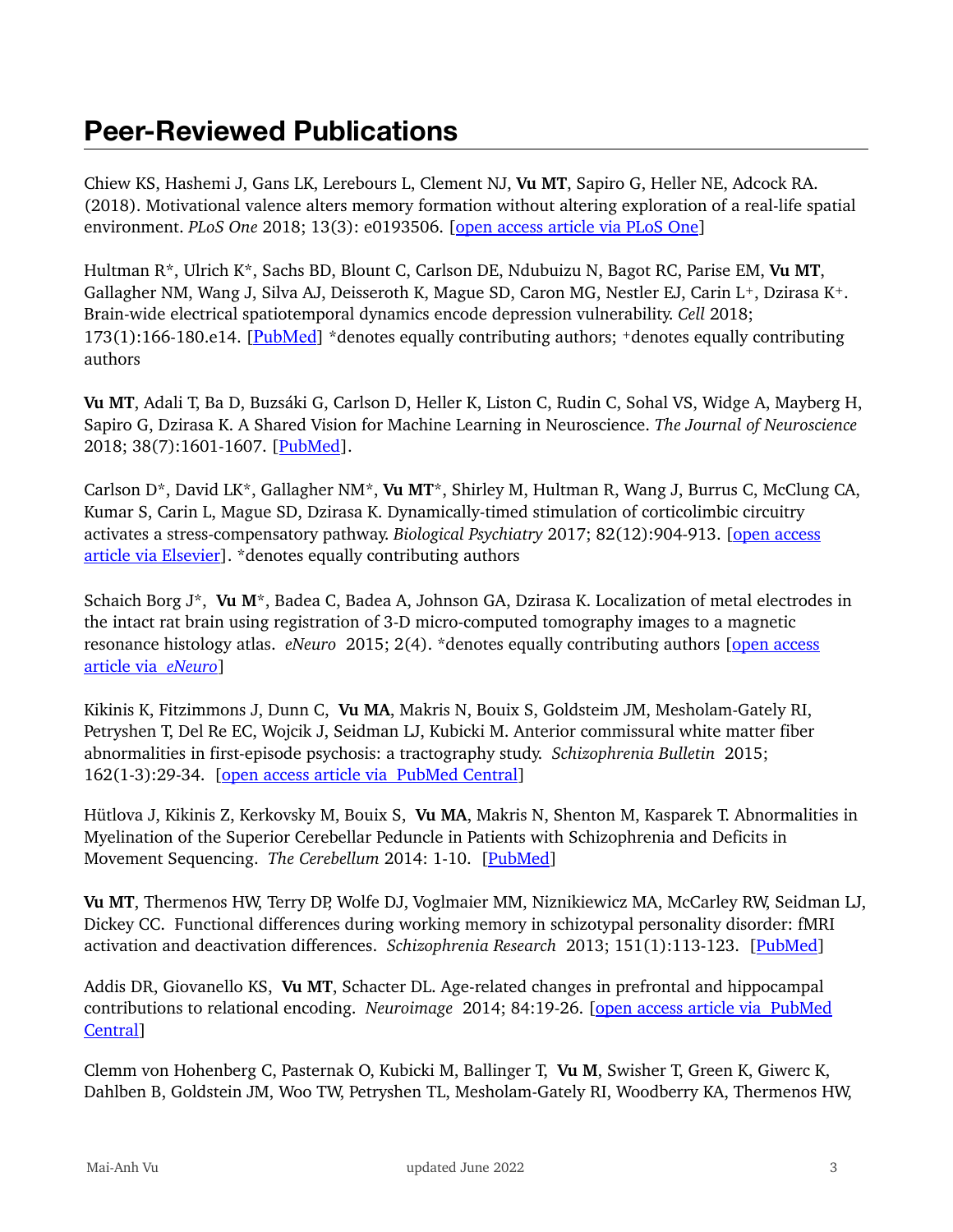Mulert C, McCarley RW, Seidman LJ, Shenton ME. White matter microstructure of the parietal lobe is altered in the psychosis prodromal syndrome: a whole-brain diffusion-tensor imaging study. *Schizophrenia Bulletin* 2014; 40(4):895-903. [[open access article via](https://www.ncbi.nlm.nih.gov/pmc/articles/PMC4059424/) PubMed Central]

Dickey CC, **Vu M-A T**, Voglmaier MM, Niznikiewicz MA, McCarley RW, Panych LP. Prosodic abnormalities in schizotypal personality disorder. *Schizophrenia Research* 2012; 142(1-3):20-30. [\[open](https://www.ncbi.nlm.nih.gov/pmc/articles/PMC3502641/)  [access article via](https://www.ncbi.nlm.nih.gov/pmc/articles/PMC3502641/) PubMed Central]

Shenton ME, Hamoda H, Schneiderman J, Bouix S, Pasternak O, Rathi Y, **Vu M-A**, Purohit MP, Helmer K, Koerte I, Lin AP, Westin C-F, Kikinis R, Kubicki M, Stern RA, Zafonte R. A review of magnetic resonance imaging and diffusion tensor imaging findings in mild traumatic brain injury. *Brain Imaging and Behavior* 2012; 6:137-192. [[open access article via](https://www.ncbi.nlm.nih.gov/pmc/articles/PMC3803157/) PubMed Central]

Addis DR, Pan L, **Vu MA**, Laiser N, Schacter DL. Constructive episodic simulation of the future and the past: distinct subsystems of a core brain network mediate imagining and remembering. *Neuropsychologia* 2009; 47(11):2222-38. [\[PubMed\]](https://www.ncbi.nlm.nih.gov/pubmed/19041331)

Hains AB, **Vu MA**, Maciejewski PK, van Dyck CH, Gottron M, Arnsten AF. Inhibition of protein kinase C signaling protects prefrontal cortex dendritic spines and cognition from the effects of chronic stress. *Proceedings of the National Academy of Science USA* 2009; 106(42):17957-62. [[open access](https://www.ncbi.nlm.nih.gov/pmc/articles/pmid/19805148/)  article via [PubMed Central\]](https://www.ncbi.nlm.nih.gov/pmc/articles/pmid/19805148/)

Brennan AR, Dolinsky B, **Vu MA**, Stanley M, Yeckel MF, Arnsten AF. Blockade of IP3-mediated SK channel signaling in the rat medial prefrontal cortex improves spatial working memory. *Learning & Memory* 2008;15(3):93-6. [[open access article via](https://www.ncbi.nlm.nih.gov/pmc/articles/PMC2275660/) PubMed Central]

### **Presented Abstracts**

**Vu MT**, Wen MJ, Brown EH, Otchy TM, Perkins LN, Boas DA, Howe MW. Spatiotemporal topography of striatum-wide dopamine release during Pavlovian Learning. *Brain Initiative Meeting*. Virtual, 2022.

**Vu MT**, Wen MJ, Brown EH, Otchy TM, Perkins LN, Boas DA, Howe MW. Spatiotemporal topography of striatum-wide dopamine release during Pavlovian Learning. *Dopamine Society Meeting*. Montreal, Quebec, Canada, 2022.

**Vu MT**, Wen MJ, Brown EH, Otchy TM, Perkins LN, Boas DA, Howe MW. Functional and spatial heterogeneity in striatal dopamine release. *Brain Initiative Investigators Meeting*. Virtual, 2021.

**Vu MT,** Stanek JK, Lerebours L, Egner T, Adcock RA. Functional Brain Networks Linking Motivated Anticipation to Subsequent Memory. *Society for Neuroscience Annual Meeting*, San Diego, CA, 2018.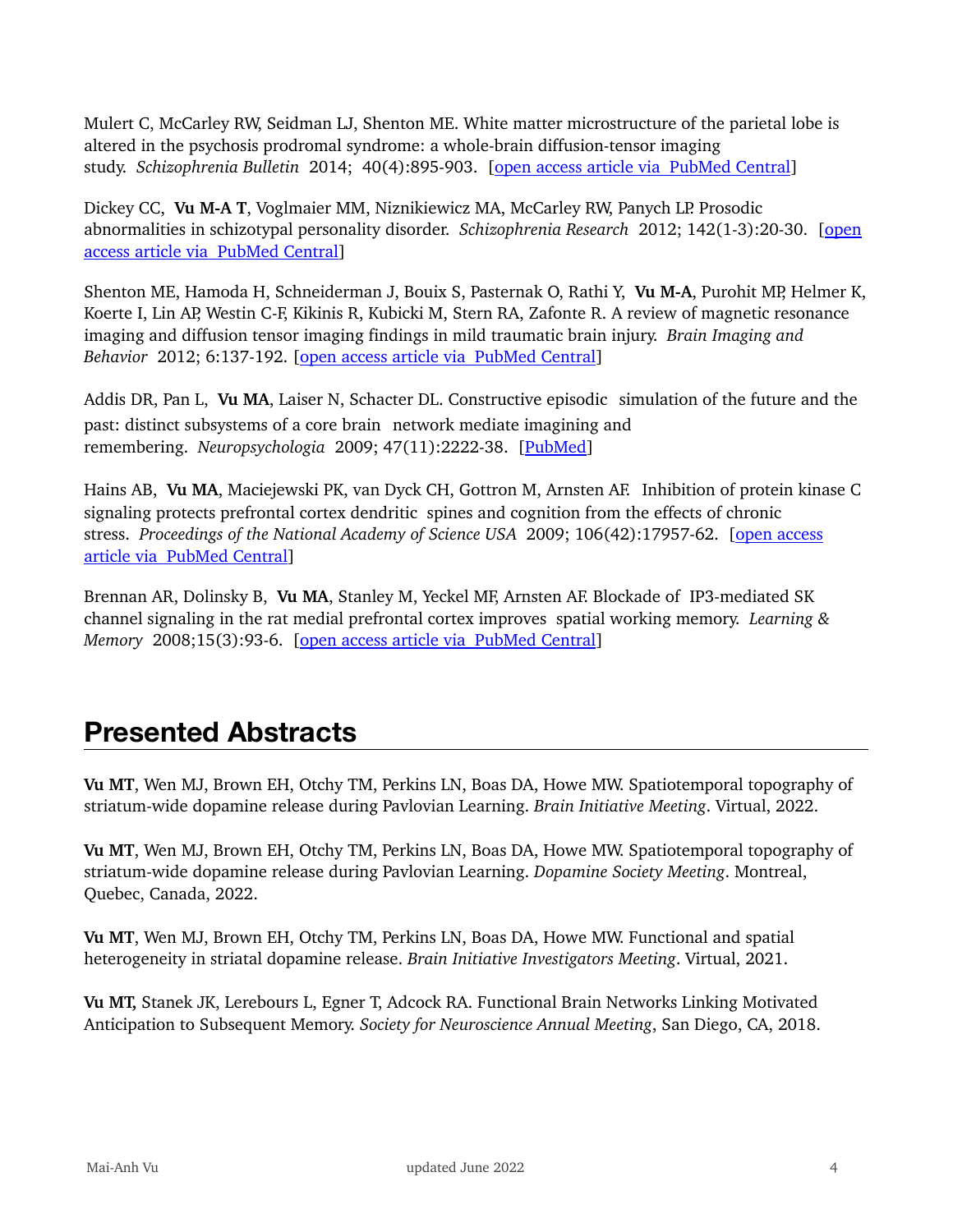**Vu MT,** Stanek JK, Lerebours L, Egner T, Adcock RA. Dorsolateral prefrontal cortex holds motivational state during anticipation to influence subsequent memory. *Society for Neuroscience Annual Meeting*, Washington, D.C., 2017.

**Vu MT**, Burrus CJ, Vagwala M, Mague SD, David LK, Wang J, Thomas GE, Adcock RA, Soderling SH, Dzirasa K. Anticipatory and reward-responsive neural activity of mesocorticolimbic DA circuitry in mice performing a sample-to-match task. *Society for Neuroscience Annual Meeting*, San Diego, CA, 2016.

**Vu MT\***, Carlson D\*, David LK\*, Gallagher NM\*, Lin L\*, Urban DJ, Srivastava S, Shirley M, Hultman R, Burrus C, Wang J, McClung CA, Dunson D, Carin L, Kumar S+, Mague SD+, Dzirasa K+. A corticolimbic mesoscale network adapts in response to challenging experiences. *Gordon Research Conference on Optogenetic Approaches to Understanding Neural Circuits & Behavior*, Newry, ME, 2016. \*denotes equally contributing authors, +denotes equally contributing senior authors

**Vu MT**, Stanek JK, Lerebours L, Egner T, Adcock RA. Curiosity switches the relationship between hippocampus activation and memory success. *Cognitive Neuroscience Society Annual Meeting*, New York, NY, 2016.

Chiew KS, Newson A, Lerebours L, Gans LK, Hashemi J, Clement NJ, **Vu MT**, Sapiro G, Heller NE, Adcock RA. Appoach and avoidance motivation modulate human spatial exploration and learning in a real-life environment. *Cognitive Neuroscience Society Annual Meeting*, New York, NY, 2016.

**Vu M**, Burrus C, Vagwala M, Thomas G, David L, Wang J, Mague S, Adcock RA, Soderling S, Dzirasa K. Altered neural firing patternss signal cognitive deficits in a mouse model of schizophrenia. *Basic Science Day, Duke University School of Medicine*, Durham, NC, 2015.

Chiew KS, Hashemi J, Lerebours L, Clement NJ, **Vu MA**, Sapiro, G, Heller, NE, Adcock, RA. Motivational framing and individual differences modulate exploration behaviour and subsequent memory for a museum exhibit on human responses to environmental issues. *Annual Meeting of the Association for Psychological Science*, New York, NY, 2015.

**Vu MAT**, Sumner EJ, Ballard IC, Murty VP, Chong SA, Subramaniam M, Kraus MS, Poh JS, Dorairaj K, Thong J, Yaakub S, Keeong JLC, Chee MWL, Keefe RSE, Adcock RA. How Reward Information Reaches VTA Depends on Task Context: A DCM Study. *Society for Neuroscience Annual Meeting*, Washington, D.C., 2014.

Schaich Borg J, **Vu MT**, Badea CT, Johnson GA, Adcock RA, Dzirasa K. In-Skull Tungsten Electrode Array Localization Using Multi-Modal CT and MRI Neuroimaging. *Duke Neurobiology Annual Retreat*, Wilmington, NC, 2013.

**Vu MT**, Kikinis Z, Peled S, Kulkarni P, Ferris C, Bouix S, Makinodan M, Kubicki M, Corfas G, Shenton ME. Changes in Myelination of Anterior Commissure in Mice with Loss of ErbB Receptor Signaling in Oligodendrocytes. *Society of Biological Psychiatry Annual Meeting*, Philadelphia, PA, 2012.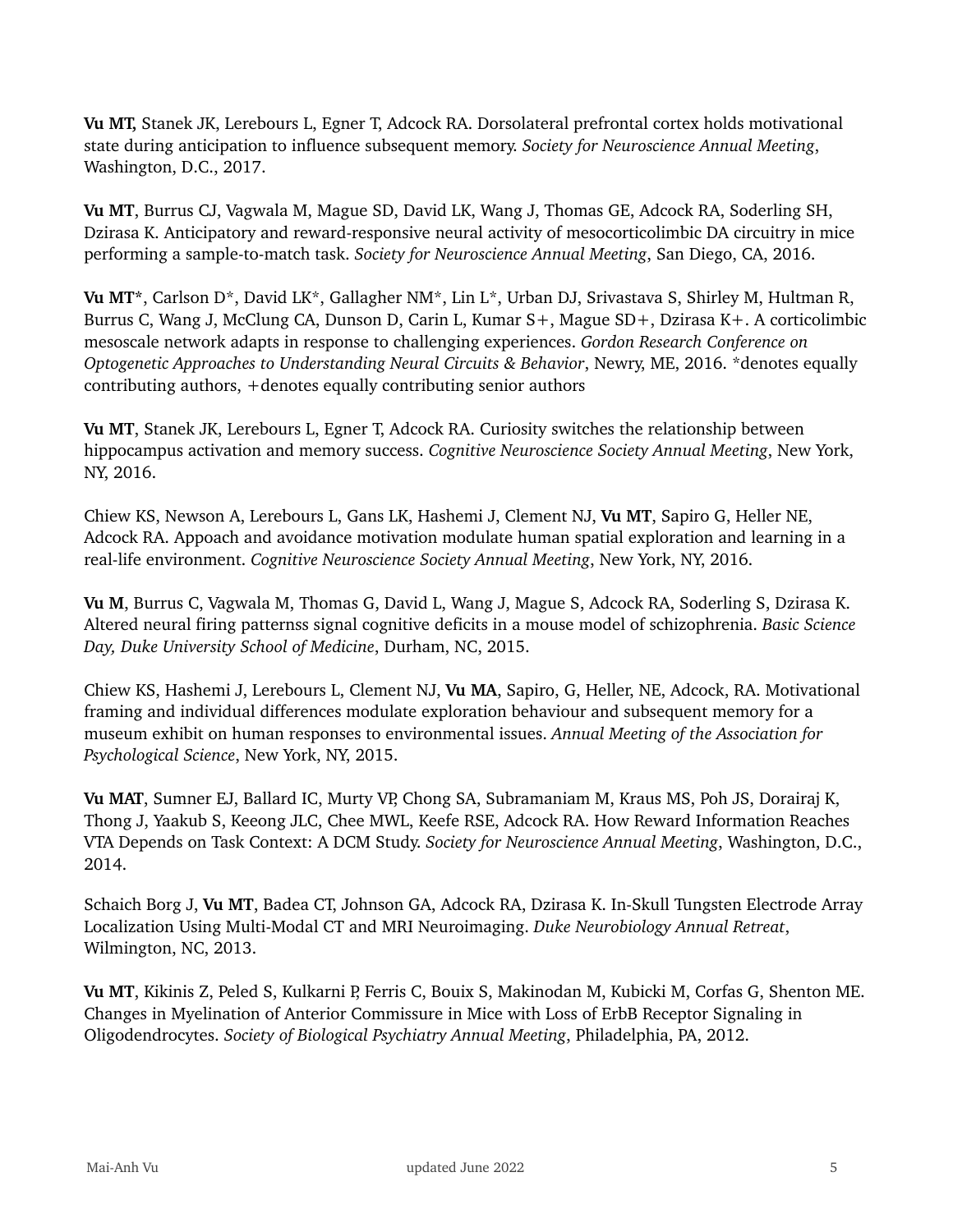**Vu MT**, Kikinis Z, Peled S, Kulkarni P, Ferris C, Makris N, Bouix S, Makinodan M, Kikinis R, Kubicki M, Corfas G, Shenton ME. Changes in Myelination of Anterior Commissure in Mice with Loss of ErbB Receptor Signaling in Oligodendrocytes. *VA Research Week*, VA Boston Healthcare System, Harvard Medical School, Boston, MA, 2012.

**Vu MT**, Kikinis Z, Peled S, Kulkarni P, Ferris C, Makris N, Bouix S, Makinodan M, Kikinis R, Kubicki M, Corfas G, Shenton ME. Changes in Myelination of Anterior Commissure in Mice with Loss of ErbB Receptor Signaling in Oligodendrocytes. *Harvard Psychiatry Annual Research Day*, Department of Psychiatry, Harvard Medical School, Boston, MA, 2012.

**Vu MT**, Wolfe DJ, McCarley RW, Niznikiewicz MA, Voglmaier MM, Shenton ME, Dickey CC. Default Mode Network Abnormalities in Schizotypal Personality Disorder. *Harvard Psychiatry Annual Research Day*, Department of Psychiatry, Harvard Medical School, Boston, MA, 2011.

Ballinger TW, Whitford, TJ Bobrow LH, **Vu MT**, Malcolm, J, Kubicki, M, Shenton, ME. Neural Effects of Spatial and Temporal Control / Non-control in a Navigation Task. *Harvard Psychiatry Annual Research Day*, Department of Psychiatry, Harvard Medical School, Boston, MA, 2011.

Dickey CC, Panych LP, Zacks RB, Voglmaier MM, Niznikiewicz MA, **Vu MT**, Shenton ME, McCarley RW. Odd Speech of Schizotypal Personality Disorder Quantified on Single Word Level. Poster presented at the 13th Annual Meeting of *the International Congress on Schizophrenia Research*, Colorado Springs, CO, 2011. [Schizophr Bul, 2011;37(suppl 1):204.]

**Vu MT**, Zacks RB, Henry AM, McCarley RW, Panych LP, Voglmaier M, Niznikiewicz MA, Terry DP, Shenton ME, Dickey CC. Pars opercularis volumes, verbal fluency, and prosody deficits in schizotypal personality disorder: A common origin?. *VA Research Week*, VA Boston Healthcare System, Harvard Medical School, Boston, MA, 2010.

**Vu MT**, Zacks RB, Henry AM, McCarley RW, Panych LP, Voglmaier M, Niznikiewicz MA, Terry DP, Shenton ME, Dickey CC. Pars opercularis volumes, verbal fluency, and prosody deficits in schizotypal personality disorder: A common origin?. *Harvard Psychiatry Annual Research Day*, Department of Psychiatry, Harvard Medical School, Boston, MA, 2010.

Bolden KA, Schneiderman JS, LaVenture A, **Vu MT**, Pelavin PE, Terry DP, Mesholam-Gately RI, Seidman LJ, Goldstein JM, McCarley RW, Lyons MJ, Kubicki M, Shenton ME. White Matter Differences in the Inferior Longitudinal Fasciculus Between First Episode and Chronic Schizophrenia Patients. *Harvard Psychiatry Annual research Day*, Department of Psychiatry, Harvard Medical School, Boston, MA, 2010.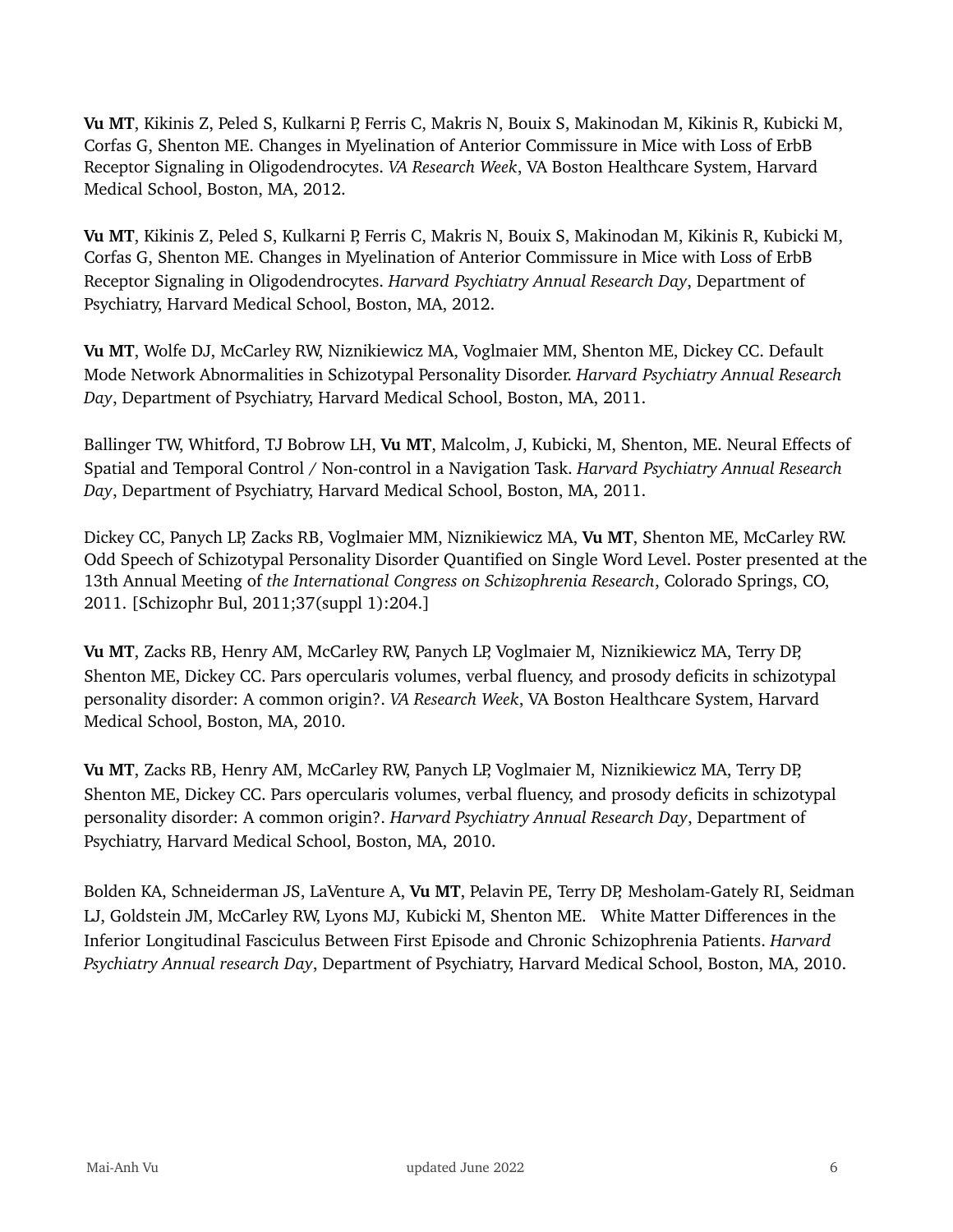### **Teaching**

| 2020-2022<br>Spring | <b>Guest Lecturer, Boston University</b><br>PS 504: Trends in Contemporary Psychology: Neurobiology of Motivation and Movement<br>Control<br>Instructor: Mark Howe, Ph.D.<br>Guest lecture: "Studies on Human Motivation"                                                                                                                                                                                                  |
|---------------------|----------------------------------------------------------------------------------------------------------------------------------------------------------------------------------------------------------------------------------------------------------------------------------------------------------------------------------------------------------------------------------------------------------------------------|
| 2022 Spring         | <b>Guest Lecturer, Purdue University</b><br>Psy 20000: Introduction to Cognitive Psychology<br>Instructor: Nadia Brashier, Ph.D.<br>Guest lecture: "Learning from Experience: From Pavlov's Dogs to Computers Solving<br>Problems"                                                                                                                                                                                         |
| 2015 Fall           | <b>Teaching Assistant, Duke University</b><br>Neurosci 211: Brain & Behavior: Translating Neuroscience ( $\sim$ 50 undergraduates)<br>Instructors: Kafui Dzirasa, M.D., Ph.D.; Rainbo Hultman, Ph.D.; Stephen Mague, Ph.D.<br>Instructor for two weekly discussion sections, assisted in course design, led additional<br>review sessions, created and graded assignments/assessments<br>Guest lecture: "Social Processes" |
| 2015 Spring         | <b>Teaching Assistant, Duke University</b><br>Neurosci 223: Cellular & Molecular Neurobiology ( $\sim$ 100 undergraduates)<br>Instructors: Nina Sherwood, Ph.D. & Pelin Volkan, Ph.D.<br>Instructor for weekly discussion section, led additional review sessions, graded<br>assignments, and created problem sets for undergraduates                                                                                      |
| 2010-2012           | Mentor, Tutor, Classroom Assistant<br><b>Boston Partners in Education</b><br>Fenway High School                                                                                                                                                                                                                                                                                                                            |
| 2008-2009           | Assistant Director, ESL Teacher, Camp Counselor<br>NACEL American Village (France)                                                                                                                                                                                                                                                                                                                                         |
| <b>Service</b>      |                                                                                                                                                                                                                                                                                                                                                                                                                            |

| 2022       | Planning Committee, The Brain Initiative Meeting 2022: Open Science, New Tools         |
|------------|----------------------------------------------------------------------------------------|
| 2017-2018  | Student Representative, Duke Institute for Brain Sciences Strategic Planning Committee |
| 2017-2018  | Student Representative, Neurobiology Diversity & Inclusion Committee                   |
| 2016-2017  | Student Representative, Neurobiology Seminar Committee                                 |
| 2015-2016  | Co-Chair, Duke Institute for Brain Sciences Graduate Consortium                        |
| 2013-2014  | Coordinator, Center for Cognitive Neuroscience Journal Club                            |
| 2013, 2014 | Student Coordinator, Cognitive Neuroscience Admitting Program Recruitment              |
| 2013, 2014 | Presenter and Activity Leader, Brain Awareness Week                                    |
|            |                                                                                        |